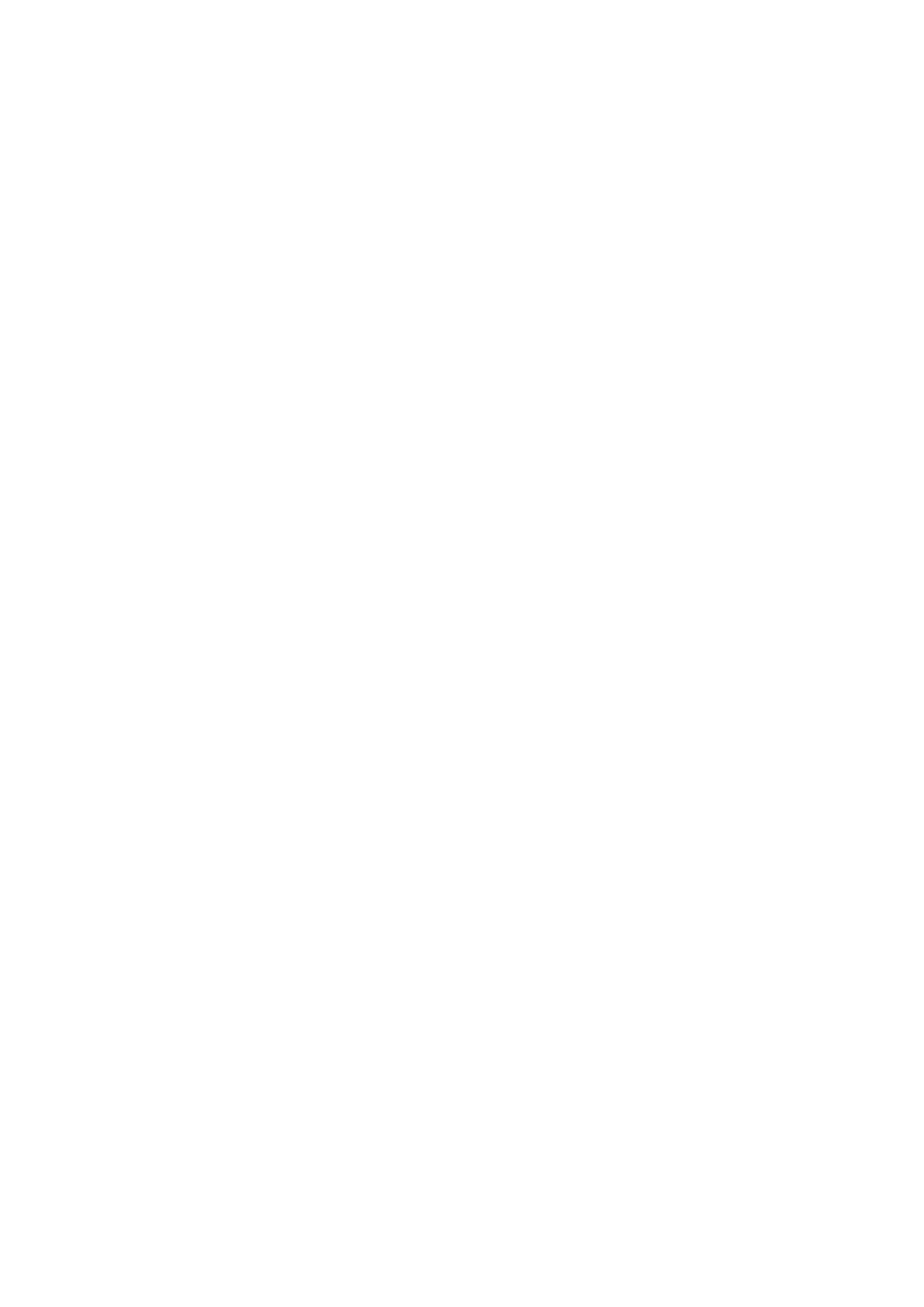## **ELECTROTECHNOLOGY**

**Attempt SIX questions only.**

**All questions carry equal marks.**

**Marks for each part question are shown in brackets.**

- 1. For the network shown in Fig Q1 calculate EACH of the following:
	- (a) the current drawn from each battery; (8)
	- (b) the potential difference across the 40  $\Omega$  resistor and the 50  $\Omega$  resistor; (4)
	- (c) the power dissipated in the 60  $\Omega$  resistor.



Fig Q1

(4)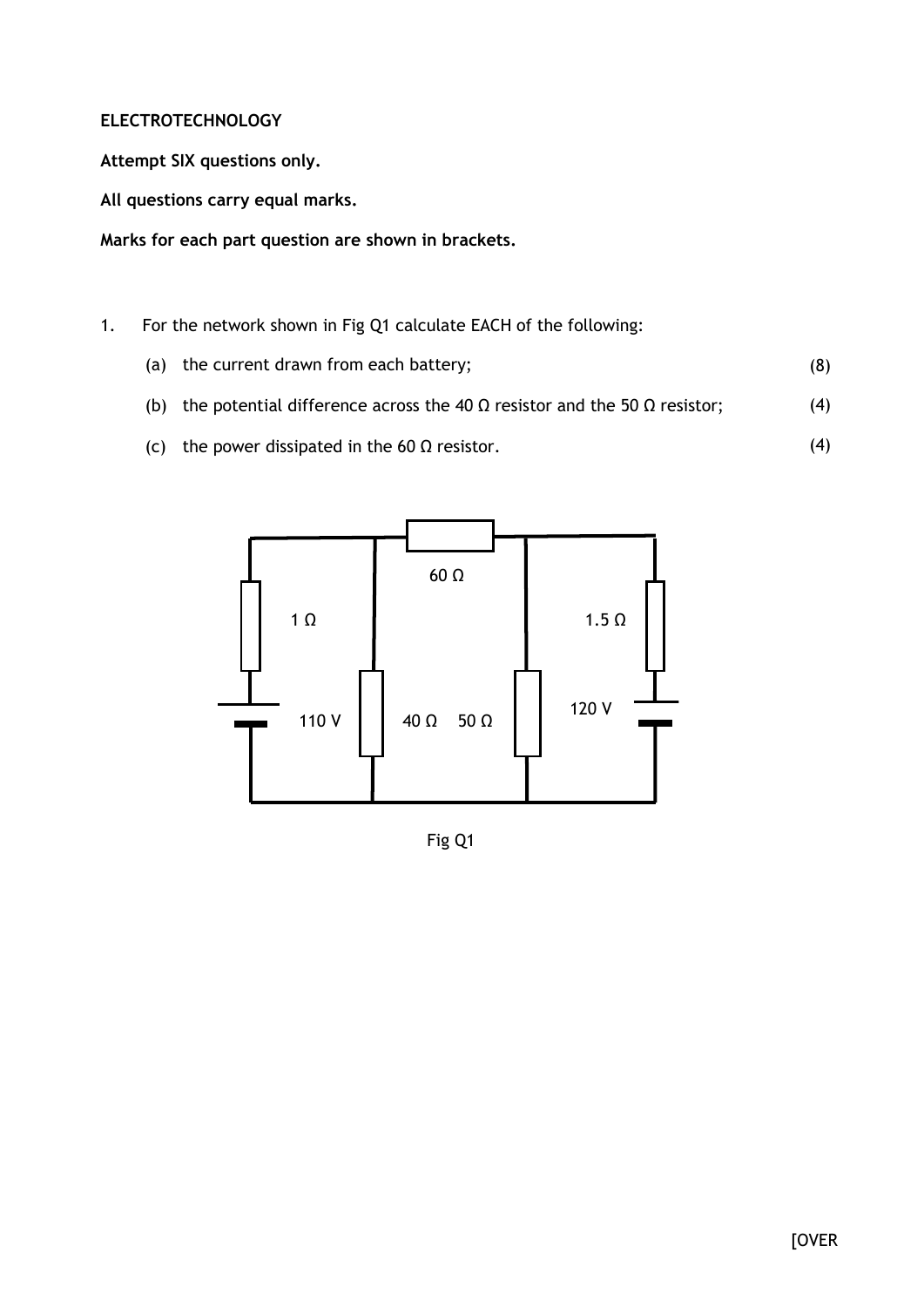2. The V/I characteristics of a non-linear resistor are given in Table Q2 below.

| V (volts) | 40   | 60   | 80   | 100  | 120  | 140  |
|-----------|------|------|------|------|------|------|
| (mA)      | 0.65 | 1.05 | l.55 | 2.20 | 3.20 | 4.70 |

## Table Q2

The non-linear resistor is connected in series with a paralleled pair of resistors of 40 KΩ and 60 KΩ and the overall circuit is supplied at 140 V. d.c.

Determine graphically or otherwise:

| (a) the current in the non-linear resistor;              | (8) |
|----------------------------------------------------------|-----|
| (b) the effective resistance of the non-linear resistor; | (4) |
| (c) The current in the 40 K $\Omega$ resistor.           | (4) |

3. A power silicon transistor with the characteristics given in Worksheet Q3 is operated from a 16 V d.c. supply. The operating ('quiescent') point is  $I_b = 40$  mA and  $I_c$  = 3.8 A and the maximum collective current is 6 A.

|     |                                  | (a) Draw the load line on the characteristics.                                                       | (4) |  |  |
|-----|----------------------------------|------------------------------------------------------------------------------------------------------|-----|--|--|
| (b) | Determine EACH of the following: |                                                                                                      |     |  |  |
|     | (i)                              | the value of the collector load resistance;                                                          | (4) |  |  |
|     | (i)                              | the peak-to-peak variation in collector current if a signal of $+/$ -40mA<br>is applied to the base; | (2) |  |  |
|     | (iii)                            | the corresponding variation in collector voltage;                                                    | (2) |  |  |
|     | (iv)                             | the power dissipated in the transistor due to this signal.                                           | (4) |  |  |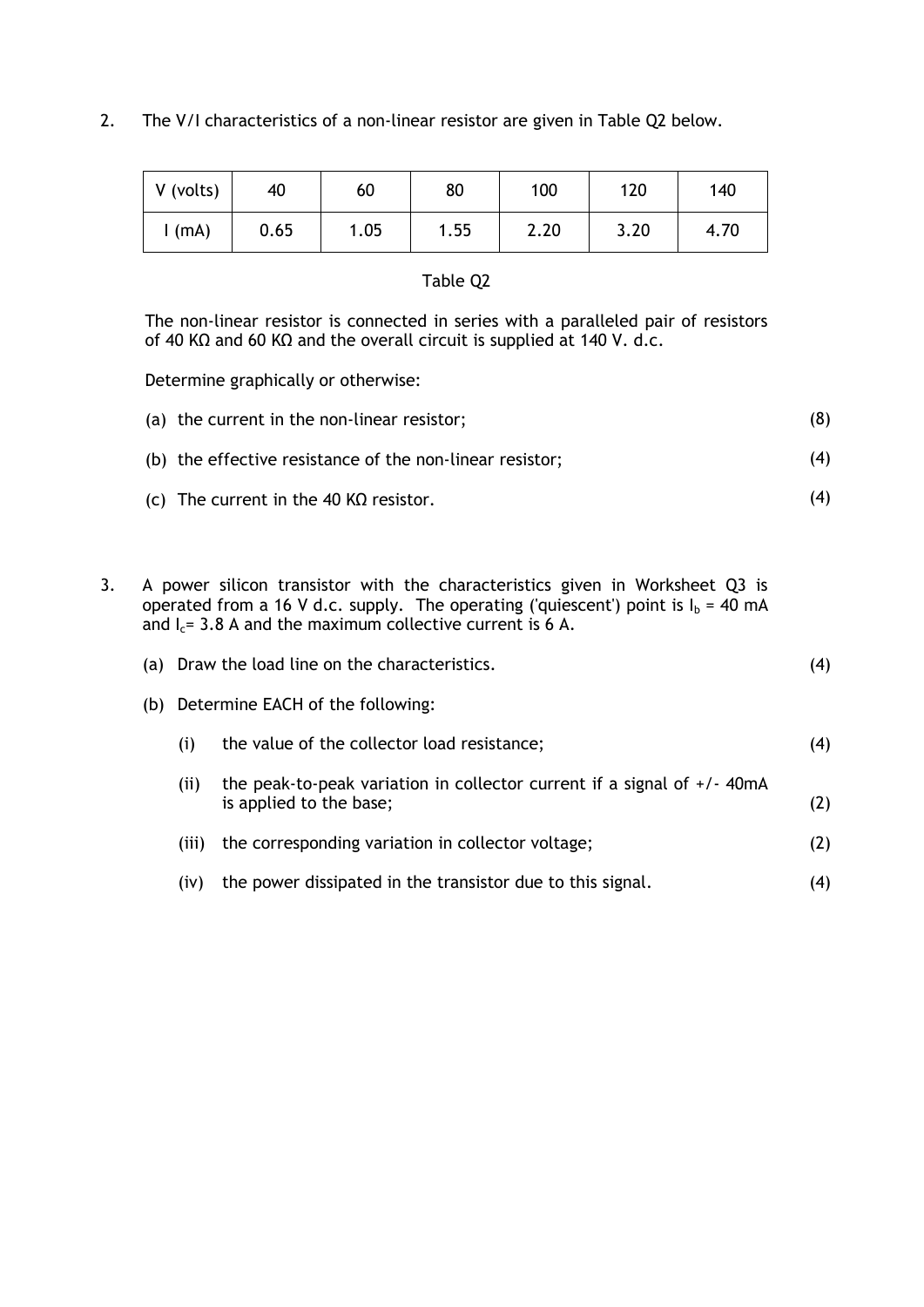4. An a.c. series circuit consists of four elements as shown in Fig Q4. The power dissipated in the 50  $\Omega$  resistor is 200 W and the volt drops across the various parts of the circuit are as shown.

Calculate EACH of the following:

(a) the values of C and L;

(8)

(4)

(4)

- (b) the overall power factor of the circuit;
- (c) the kVAr for the inductance.



Fig Q4

5. A balanced three phase load is star connected and has a capacitor of 100 μF in series with a resistor of 30  $\Omega$  in each phase. It is connected to a three phase supply of 440 V 50 Hz.

Calculate EACH of the following:

| (a) the line current;             | (6) |
|-----------------------------------|-----|
| (b) the power factor of the load; | (4) |

(c) the value of each of three identical delta connected resistors which, when connected to the same supply, will raise the overall power factor to 0.9. (6)